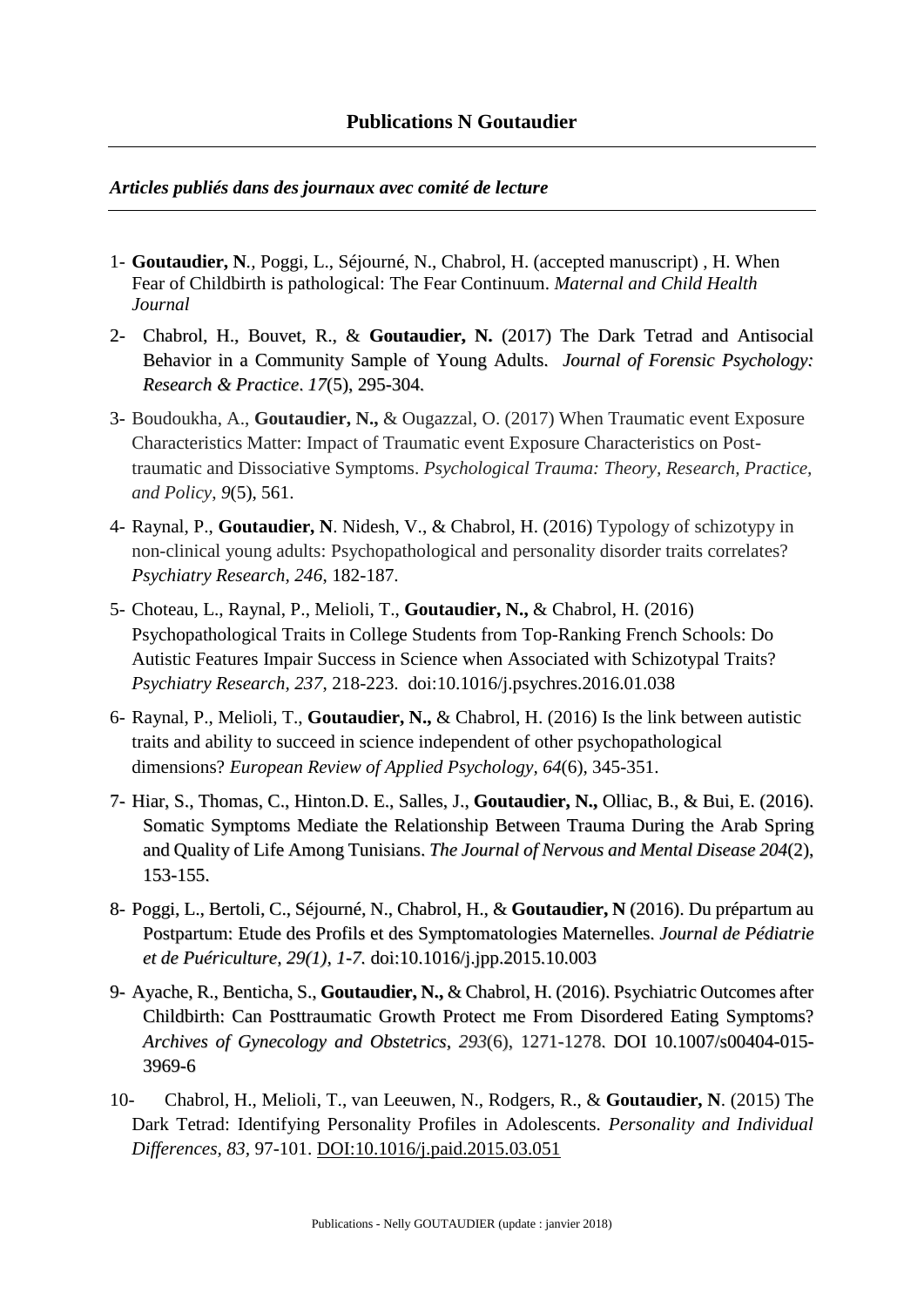- 11- Chauchard, E., Fitte, E., **Goutaudier, N.,** Heishman, S. J., Gorelick, D., & Chabrol, H (2015). Validation of the French Version of the Marijuana Craving Questionnaire (MCQ) Generates a Two-Factor Model. *The American Journal of Drug and Alcohol Abuse, 41,* (1), 82-87 DOI:10.3109/00952990.2014.984069
- 12- Chabrol H, Melioli T, & **Goutaudier N**. (2015). Association between personality disorders traits and problematic cannabis use in adolescents. *Substance Use & Misuse 50(5)* 552-556 DOI :10.3109/10826084.2014.984851
- 13- Delfour, M., Moreau, A., Laconi, S., **Goutaudier, N.** & Chabrol H. (2015). Utilisation problématique de Facebook à l'adolescence et au jeune âge adulte. *Neuropsychiatrie de l'enfance et de l'adolescence 63*(4), 244-249 [DOI:10.1016/j.neurenf.2014.09.005](http://dx.doi.org/10.1016/j.neurenf.2014.09.005)
- 14- Chabrol, H., Melioli., T., & **Goutaudier, N**. (2014) Cannabis Use and Suicidal Ideations in High-School Students *Addictive Behaviors, 39* (12), 1766-1768 DOI: 10.1016/j.addbeh.2014.06.008
- 15- **Goutaudier, N.,** Melioli, T., van Leeuwen, N., Gibbs, J.C., & Chabrol, H (2014). Exploratory Study of the Impact of Antisocial Behavior on Psychopathic Traits in a Community Sample of Adolescents. *Bulletin of the Menninger Clinic, 78* (3), 228-242. DOI: 10.1521/bumc.2014.78.3.228
- 16- **Goutaudier, N.**, Lopez, S., Belarbi, A., Ducroux, M., & Chabrol, H. (2014) Personnalité et Comportements Prosociaux chez les Adolescents: le Rôle Médiateur de l'Empathie. *Neuropsychiatrie de l'enfance et de l'adolescence*. *63*(5), 310-316. [DOI:10.1016/j.neurenf.2014.11.007](http://dx.doi.org/10.1016/j.neurenf.2014.11.007)
- 17- **Goutaudier, N.,** Melioli. T, Bouvet, R., Valls, M., & Chabrol, H (2014). Relations Between Cyclothymic Temperament and Borderline Personality Disorder Traits in Non-Clinical Adolescents. *European Review of Applied Psychology, 64*(6), 345-351.
- 18- **Goutaudier, N.,** Séjourné, N., Bui, E., Cazenave, N., & Chabrol, H. (2014) L'Accouchement Prématuré : une Naissance Traumatique ? Symptômes de Stress Posttraumatique et Variables Associées*. Gynécologie, Obstétrique & Fertilité, 42*(11), 749- 754. DOI: 10.1016/j.gyobfe.2014.05.004
- 19- **Goutaudier, N**., Chauchard, E., Melioli, T., Valls, M., van Leeuwen, N., & Chabrol, H. (2014) Orientation d'Acculturation et Adaptation Psychosociale des Adolescents Issus de l'Immigration. *Encéphale*, *41*(4), 309-313. DOI [: 10.1016/j.encep.2014.10.020](http://dx.doi.org/10.1016/j.encep.2014.10.020)
- 20- **Goutaudier, N.,** Séjourné, N., Bui, E., & Chabrol, H (2014). Profils Psychopathologiques des Mères dans les Premières Semaines Suivant le Retour au Domicile de l'Enfant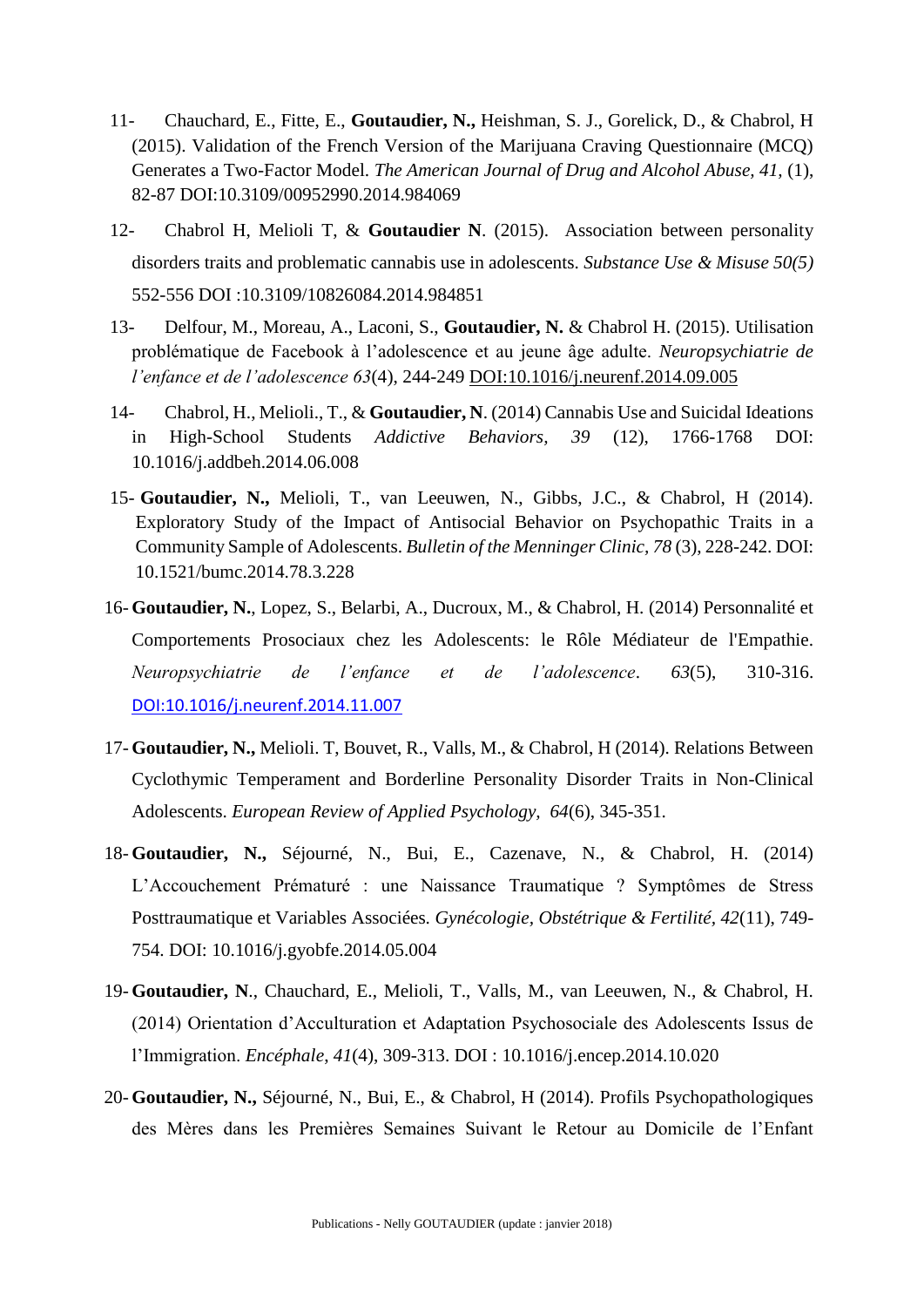Prématuré. *Journal de Pédiatrie et de Puériculture, 27*(4), 164-171. DOI: [10.1016/j.jpp.2014.03.003](http://dx.doi.org/10.1016/j.jpp.2014.03.003)

- 21- **Goutaudier, N**., Séjourné, N., & Chabrol, H. (2014) Rôle des Relations Interpersonnelles et des Variables Individuelles dans la Survenue de Symptômes de Dépression Postnatale post Accouchement Prématuré. *Journal de Pédiatrie et* de Puériculture *27*(2), 53-61 DOI : 10.1016/j.jpp.2014.01.001
- 22-Chauchard, E., **Goutaudier, N.,** Valls, M., Melioli, T., van Leeuwen, N., & Chabrol, H. (2014) Consommation de Cannabis et Comportements Antisociaux dans un Echantillon d'Adolescents Scolarisés. *40*(5), 387-391. *Encéphale* DOI: 10.1016/j.encep.2013.11.003
- 23- Bouvet, R., Djeriouat, R., **Goutaudier, N**., Py, J., & Chabrol, H. (2014) Validation Française de la Revised Paranormal Belief Scale. *Encéphale, 40(*4)308-314 DOI: 10.1016/j.addbeh.2014.06.008
- 24- **Goutaudier, N**., Mansour, M., & Chabrol, H. (2013). Prématurément Père : Etude Exploratoire du Vécu dans les Premières Semaines Suivant la Naissance. *Journal de Pédiatrie et de Puériculture*, *26*(3), 151-156. DOI: 10.1016/j.jpp.2013.02.002
- 25- Rousset, C., Brulfert, C., Séjourné, N., **Goutaudier, N**., & Chabrol, H. (2012). Posttraumatic Stress Disorder and Psychological Distress Following Medical and Surgical Abortion. *Journal of Reproductive and Infant Psychology, 29*(5)506-517 DOI:10.1080/02646838.2012.654489.
- 26- Chabrol, H., Chauchard, E., **Goutaudier, N**., & van Leeuwen, N. (2012). Exploratory Study of the Psychopathological Profiles of Adolescent Cannabis Users. *Addictive behaviors, 37*(10)1109–1113. DOI: 10.1016/j.bbr.2011.03.031.
- 27- **Goutaudier, N**., Séjourné, N., Rousset, C., Lami, C., & Chabrol, H. (2012). Negative Emotions, Childbirth Pain, Perinatal Dissociation and Feeling of Self-Efficacy as Predictors of Postpartum Posttraumatic Stress Symptoms. *Journal Reproductive and Infant Psychology, 4*(1)352-362. DOI: 10.1080/02646838.2012.738415
- 28- Séjourné, N., Vaslot, V., Baume, M., **Goutaudier, N**., & Chabrol, H. (2012). The Impact of Paternity Leave and Paternal Involvement in Child Care on Maternal Postpartum Depression. *Journal of Reproductive and Infant Psychology, 30* (2*)*135-144 DOI:10.1080/02646838.2012.738415.